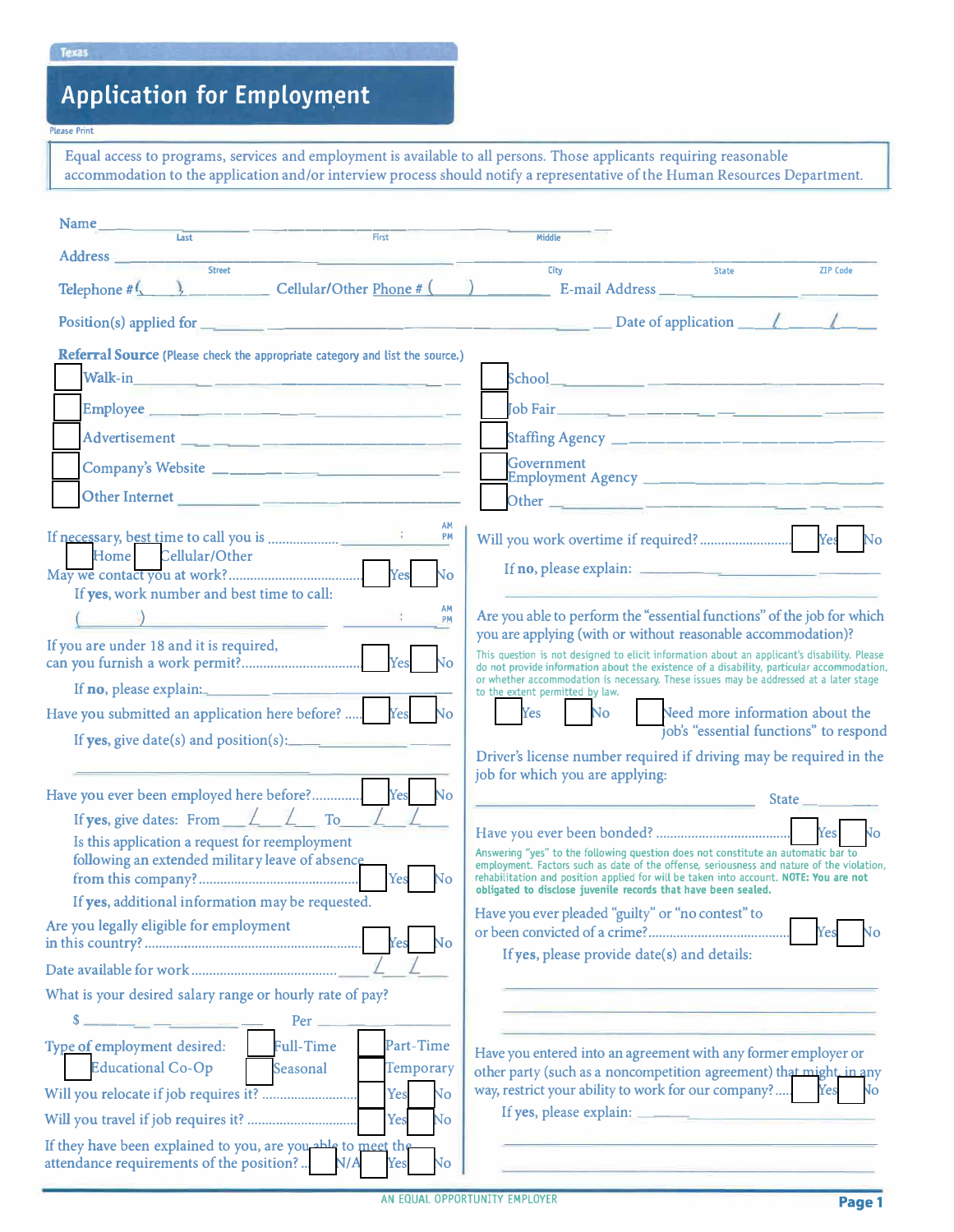| <b>Employment History</b>                                                   |             |                               |                                                                                           |
|-----------------------------------------------------------------------------|-------------|-------------------------------|-------------------------------------------------------------------------------------------|
| Starting with your most recent employer, provide the following information. |             |                               |                                                                                           |
| Employer                                                                    | Telephone # |                               | Month<br>Year<br>Month<br>Year<br>Dates employed:<br>to                                   |
| <b>Street address</b>                                                       | City        | <b>State</b>                  | Compensation (Starting)                                                                   |
| Starting job title/final job title                                          |             |                               | <b>Salary</b><br><b>lourly</b><br>per                                                     |
| Immediate supervisor and title (for most recent position held)              |             | May we contact for reference? | Commission/Bonus/Other Compensation<br>Compensation (Final)                               |
|                                                                             |             | Later                         | ¢<br><b>Hourly</b><br><b>Salary</b>                                                       |
| Why did you leave?                                                          |             | -mail:                        | \$<br><b>Commission/Bonus/Other Compensation</b>                                          |
| Summarize the type of work performed and job responsibilities.              |             |                               |                                                                                           |
| What did you like most about your position?                                 |             |                               |                                                                                           |
| What were the things you liked least about the position?                    |             |                               |                                                                                           |
| <b>Employer</b>                                                             | Telephone # |                               | Year<br>Month<br>Month<br>Year                                                            |
| <b>Street address</b>                                                       | City        | <b>State</b>                  | Dates employed:<br>to<br>Compensation (Starting)                                          |
|                                                                             |             |                               | S<br><b>Hourly</b><br><b>ialary</b><br><b>Der</b>                                         |
| Starting job title/final job title                                          |             |                               | \$<br><b>Commission/Bonus/Other Compensation</b>                                          |
| Immediate supervisor and title (for most recent position held)              |             | May we contact for reference? | Compensation (Final)                                                                      |
| Why did you leave?                                                          |             | No<br>.ater                   | lourly<br><b>Salary</b><br>\$                                                             |
| Summarize the type of work performed and job responsibilities.              |             | E-mail:                       | <b>Commission/Bonus/Other Compensation</b>                                                |
| What did you like most about your position?                                 |             |                               |                                                                                           |
| What were the things you liked least about the position?                    |             |                               |                                                                                           |
|                                                                             |             |                               |                                                                                           |
| <b>Employer</b>                                                             | Telephone # |                               | Month<br>Year<br>Month<br>Year<br>Dates employed:<br>to                                   |
| <b>Street address</b>                                                       | City        | <b>State</b>                  | Commensation (Starting)                                                                   |
| Starting job title/final job title                                          |             |                               | <b>Hourly</b><br><b>Salary</b><br>per<br>\$<br><b>Commission/Bonus/Other Compensation</b> |
| Immediate supervisor and title (for most recent position held)              |             | May we contact for reference? | Compensation (Final)                                                                      |
| Why did you leave?                                                          |             | Later                         | \$<br><b>Hourly</b><br><b>Salary</b><br>per                                               |
| Summarize the type of work performed and job responsibilities.              |             | E-mail:                       | \$<br>Commission/Bonus/Other Compensation                                                 |
|                                                                             |             |                               |                                                                                           |
| What did you like most about your position?                                 |             |                               |                                                                                           |
| What were the things you liked least about the position?                    |             |                               |                                                                                           |
| <b>Employer</b>                                                             | Telephone # |                               | Month<br>Year<br>Month<br>Year<br>Dates employed:<br>to                                   |
| <b>Street address</b>                                                       | City        | <b>State</b>                  | Compensation (Starting)                                                                   |
| Starting job title/final job title                                          |             |                               | \$<br><b>Hourly</b><br>alary<br>per                                                       |
|                                                                             |             | May we contact for reference? | \$<br>Commission/Bonus/Other Compensation<br>Compansation (Final)                         |
| Immediate supervisor and title (for most recent position held)              |             | ater                          | \$<br><b>lourly</b><br>Salary<br>per                                                      |
| Why did you leave?                                                          |             | E-mail:                       | \$<br><b>Commission/Bonus/Other Compensation</b>                                          |
| Summarize the type of work performed and job responsibilities.              |             |                               |                                                                                           |
| What did you like most about your position?                                 |             |                               |                                                                                           |
| What were the things you liked least about the position?                    |             |                               |                                                                                           |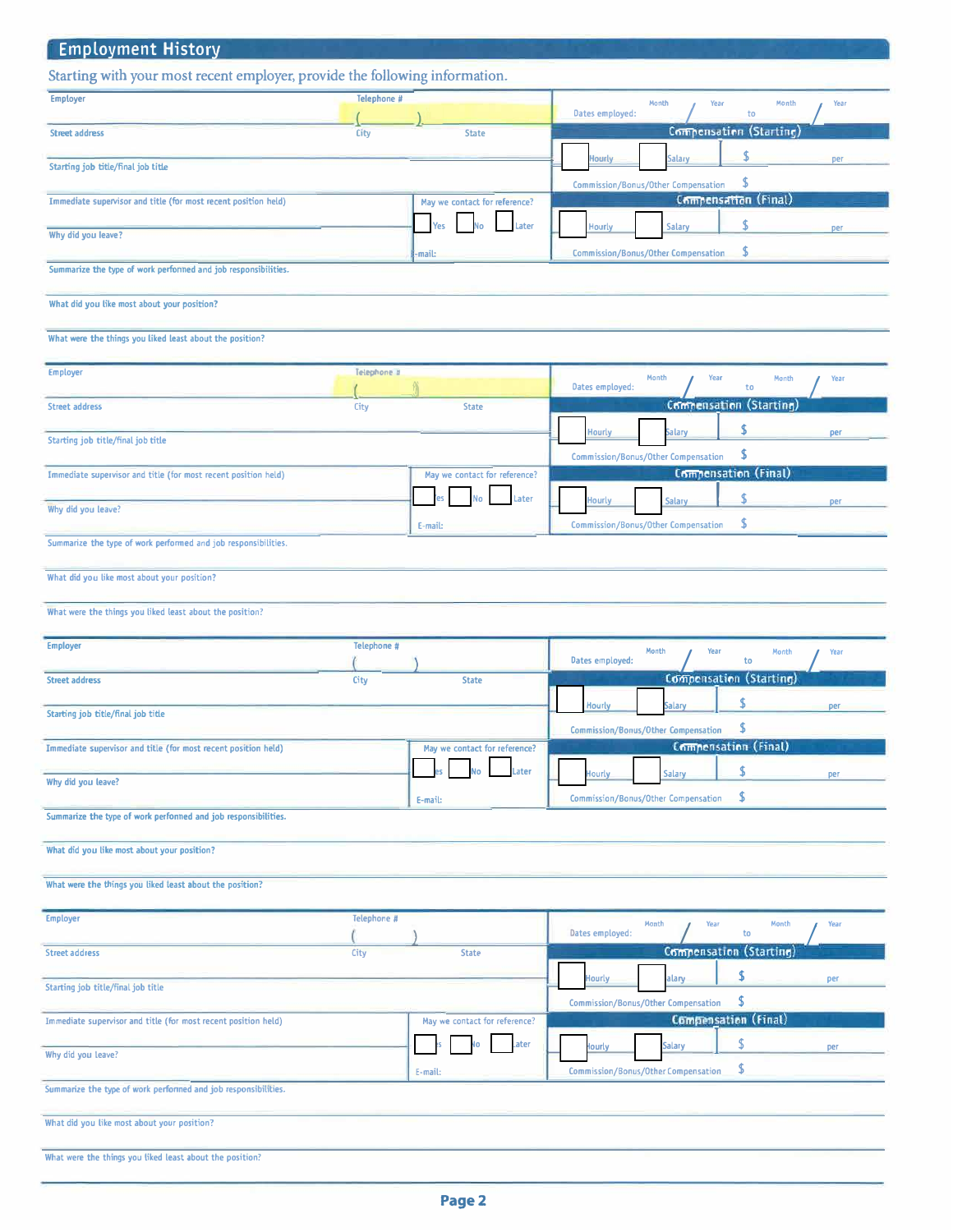| <b>Employment History (continued)</b>                                                                                                                                                                                          |                                  |                                                                                                                                                                                                                                      |                   |                    |
|--------------------------------------------------------------------------------------------------------------------------------------------------------------------------------------------------------------------------------|----------------------------------|--------------------------------------------------------------------------------------------------------------------------------------------------------------------------------------------------------------------------------------|-------------------|--------------------|
| Explain any gaps in your employment, other than those due to personal illness, injury or disability.                                                                                                                           |                                  |                                                                                                                                                                                                                                      |                   |                    |
|                                                                                                                                                                                                                                |                                  |                                                                                                                                                                                                                                      |                   |                    |
|                                                                                                                                                                                                                                |                                  |                                                                                                                                                                                                                                      |                   |                    |
| If yes, please explain: <u>contract the contract of the contract of the contract of the contract of the contract of</u>                                                                                                        |                                  |                                                                                                                                                                                                                                      |                   |                    |
|                                                                                                                                                                                                                                |                                  |                                                                                                                                                                                                                                      |                   |                    |
| <b>Skills and Qualifications</b>                                                                                                                                                                                               |                                  |                                                                                                                                                                                                                                      |                   |                    |
| Summarize any special training, skills, licenses and/or certificates that may assist you in performing the position for which you are applying:                                                                                |                                  |                                                                                                                                                                                                                                      |                   |                    |
|                                                                                                                                                                                                                                |                                  |                                                                                                                                                                                                                                      |                   |                    |
|                                                                                                                                                                                                                                |                                  |                                                                                                                                                                                                                                      |                   |                    |
| <b>Computer Skills (Check appropriate boxes. Include software titles and years of experience.)</b>                                                                                                                             |                                  |                                                                                                                                                                                                                                      |                   |                    |
|                                                                                                                                                                                                                                |                                  | Internet <b>Executive Contract Contract Contract Contract Contract Contract Contract Contract Contract Contract Contract Contract Contract Contract Contract Contract Contract Contract Contract Contract Contract Contract Cont</b> |                   | Years:<br>Years:   |
| Presentation Nearly Nearly Nearly Nearly Nearly Nearly Nearly Nearly Nearly Nearly Nearly Nearly Nearly Nearly Nearly Nearly Nearly Nearly Nearly Nearly Nearly Nearly Nearly Nearly Nearly Nearly Nearly Nearly Nearly Nearly |                                  |                                                                                                                                                                                                                                      |                   |                    |
| E-mail <u>Container and Teams and Teams:</u> Teams: 2007                                                                                                                                                                       |                                  | Other <b>Community of the Community of the Community</b>                                                                                                                                                                             |                   | $=$ Years:         |
| <b>Educational Background</b>                                                                                                                                                                                                  |                                  |                                                                                                                                                                                                                                      |                   |                    |
| Starting with your most recent school attended, provide the following information.                                                                                                                                             |                                  |                                                                                                                                                                                                                                      |                   |                    |
| <b>School (include City and State)</b>                                                                                                                                                                                         | <b>Years</b><br><b>Completed</b> | Completed                                                                                                                                                                                                                            | GPA<br>Class Rank | <b>Major/Minor</b> |
|                                                                                                                                                                                                                                |                                  | Diploma GED<br><b>Degree</b>                                                                                                                                                                                                         |                   |                    |
|                                                                                                                                                                                                                                |                                  | <b>Certification</b><br>Other                                                                                                                                                                                                        |                   |                    |
|                                                                                                                                                                                                                                |                                  |                                                                                                                                                                                                                                      |                   |                    |
|                                                                                                                                                                                                                                |                                  | Diploma GED<br><b>Degree</b>                                                                                                                                                                                                         |                   |                    |
|                                                                                                                                                                                                                                |                                  | Certification<br><b>Other</b>                                                                                                                                                                                                        |                   |                    |
|                                                                                                                                                                                                                                |                                  | Diploma GED<br><b>Degree</b>                                                                                                                                                                                                         |                   |                    |

## **References**

**List names and telephone numbers of three business/work references who are** *not* **related to you and are** *not* **previous supervisors. If not applicable, list three school or personal references who are** *not* **related to you.** 

Diploma GED Diploma<br>Degree<br>Certificat<br>Other □Certification \_\_\_\_\_ □ Other \_\_\_ \_

| <b>Name</b> | Title                                                                                                                                                                                                                                                                                                                                                                                                                                                                                | <b>Relationship</b><br>to You | Telanhone                         |  |
|-------------|--------------------------------------------------------------------------------------------------------------------------------------------------------------------------------------------------------------------------------------------------------------------------------------------------------------------------------------------------------------------------------------------------------------------------------------------------------------------------------------|-------------------------------|-----------------------------------|--|
|             |                                                                                                                                                                                                                                                                                                                                                                                                                                                                                      | _____                         | and the control of the control of |  |
|             |                                                                                                                                                                                                                                                                                                                                                                                                                                                                                      |                               |                                   |  |
|             | $\frac{1}{2} \left( \frac{1}{2} \right) \left( \frac{1}{2} \right) \left( \frac{1}{2} \right) \left( \frac{1}{2} \right) \left( \frac{1}{2} \right) \left( \frac{1}{2} \right) \left( \frac{1}{2} \right) \left( \frac{1}{2} \right) \left( \frac{1}{2} \right) \left( \frac{1}{2} \right) \left( \frac{1}{2} \right) \left( \frac{1}{2} \right) \left( \frac{1}{2} \right) \left( \frac{1}{2} \right) \left( \frac{1}{2} \right) \left( \frac{1}{2} \right) \left( \frac$<br>$\sim$ |                               |                                   |  |